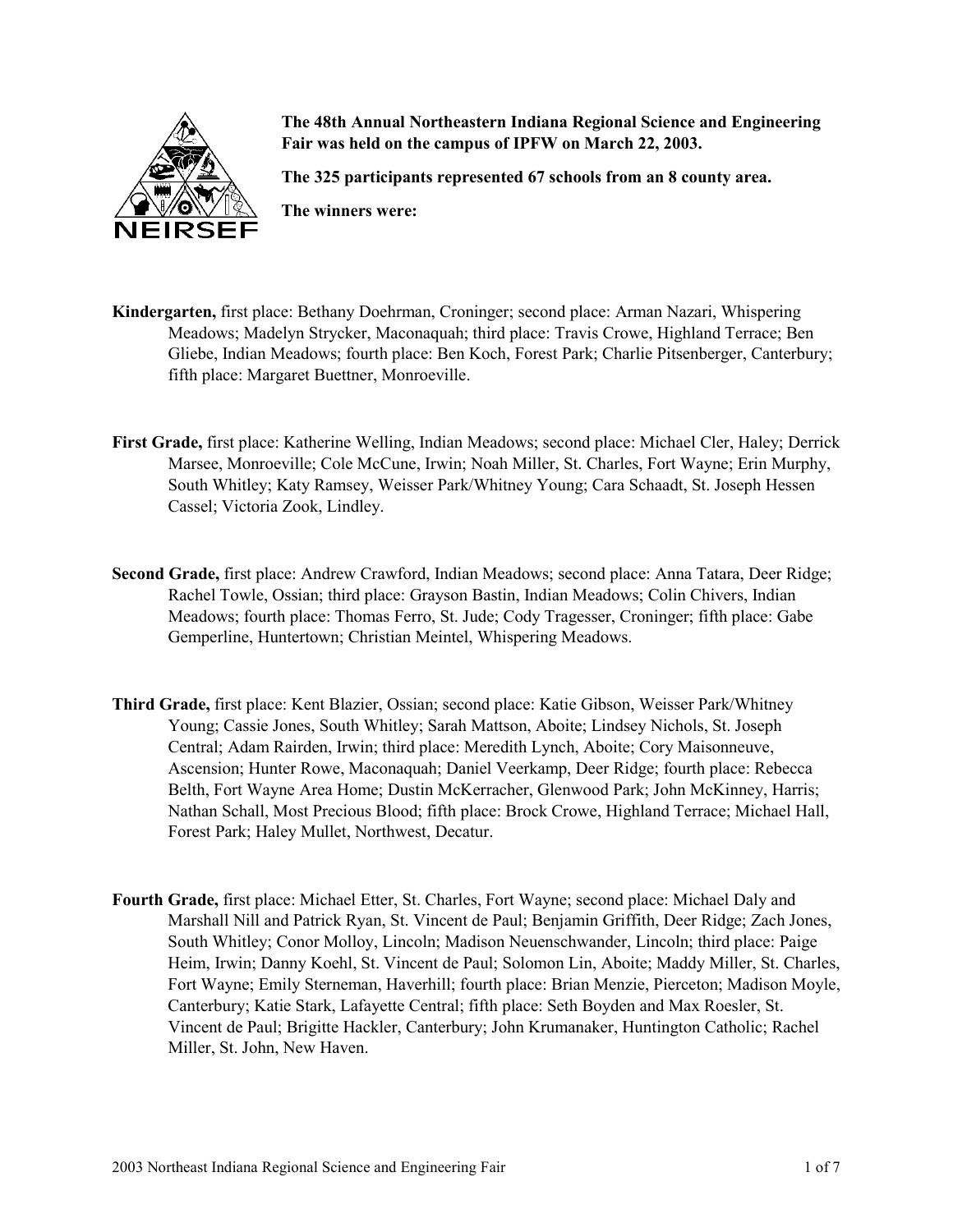**Fifth Grade,** first place: Brittany Blazier, Ossian; second place: Nolan Berger, Glenwood Park; Josh Binz, Lafayette Central; Josh Compton, Perry Hill; Chelsea Getz, Maplewood; Nick Hughes, North Webster; Ben Mandelbaum, Aboite; Jason Updike, Irwin; Daniel VanVleet, Lindley; third place: Preston Barr, Highland Terrace; Melanie Ford, Lafayette Central;Katie German, Whispering Meadows; Elizabeth Helser, Weisser Park/Whitney Young; Joy Hines, Orchard Day School; Tyler Marquardt, Ossian; Cody Mattos and Drew Wehrle, Haley; John David Paff, Blackhawk Christian; Clare Shear, North Webster; Charlotte Steckler, Perry Hill; Kaitlyn York, St. Joseph Central; fourth place: Rachel Belth, Fort Wayne Area Home; Christopher Christoff, Lindley; Ashley Creager, Pleasant Center; Cassandra Graff, Weisser Park/Whitney Young; Danille Peterson, Huntertown; Jaya Sharma, Hickory Center; Jeff Teeters, St. Joseph Hessen Cassel; Mallory Tippmann, St. John, New Haven; Sarah Uhey, Whispering Meadows; Lucas Vorndran, Queen of Angels; Alexandra Zahm, Huntington Catholic; fifth place: Matthew Andersen, Sharp Creek; Amy Blackford, Lincoln; Carrie Buschey, Waynedale; Harrison Gibson, Glenwood Park; Mark Mahuren, Croninger; Sara Schaefer, Most Precious Blood.

Junior Behavioral and Social Sciences, first place: Tiffany Evers, Maconaquah; second place: Alicia Drier, Wyneken Memorial; Grace McAlexander, Canterbury; third place: Justin Giessler, Bellmont; Colin Lyman, Summit; Sara Werling, Wyneken Memorial.

Junior Botany, second place: Emilie McClurg, Indian Springs; Tabitha Voglewede, Bellmont.

Junior Chemistry, first place: Matthew Amberg, Woodside; second place: Matt Wilson, Sharp Creek; third place: Joseph Crouch, St. John the Baptist; Dillon Painter, St. John, New Haven; fourth place: Matthew Danielson, Sunnybrook; Caitlin Houser, St. Jude; Allison Polaski, St. Vincent de Paul; fifth place: Joe Ladowski, St. Jude.

Junior Computer Science, first place: Nik Kleber, St. Charles, Fort Wayne; second place: Derek Schatzlein, Canterbury.

Junior Earth and Space Sciences, first place: Andy Coolidge, St. Charles, Fort Wayne.

Junior Engineering, first place: Dan Voors, St. Vincent de Paul; second place: Scott Nill, Canterbury; third place: Nick Lapp, St. Vincent de Paul; Cole O'Beirne, Bellmont.

Junior Environmental Science, first place: Stephanie Woodrum, St. Vincent de Paul; second place: Nikita Kowal, St. Charles, Fort Wayne; Gus Steigmeyer, Canterbury; third place: Janelle Steffen, Memorial Park; fourth place: Lauren Davis-Robinson, Most Precious Blood; Christina Millhouse, St. John, New Haven; fifth place: Alex Bavis, St. Jude; Cody Stipes, Maconaquah.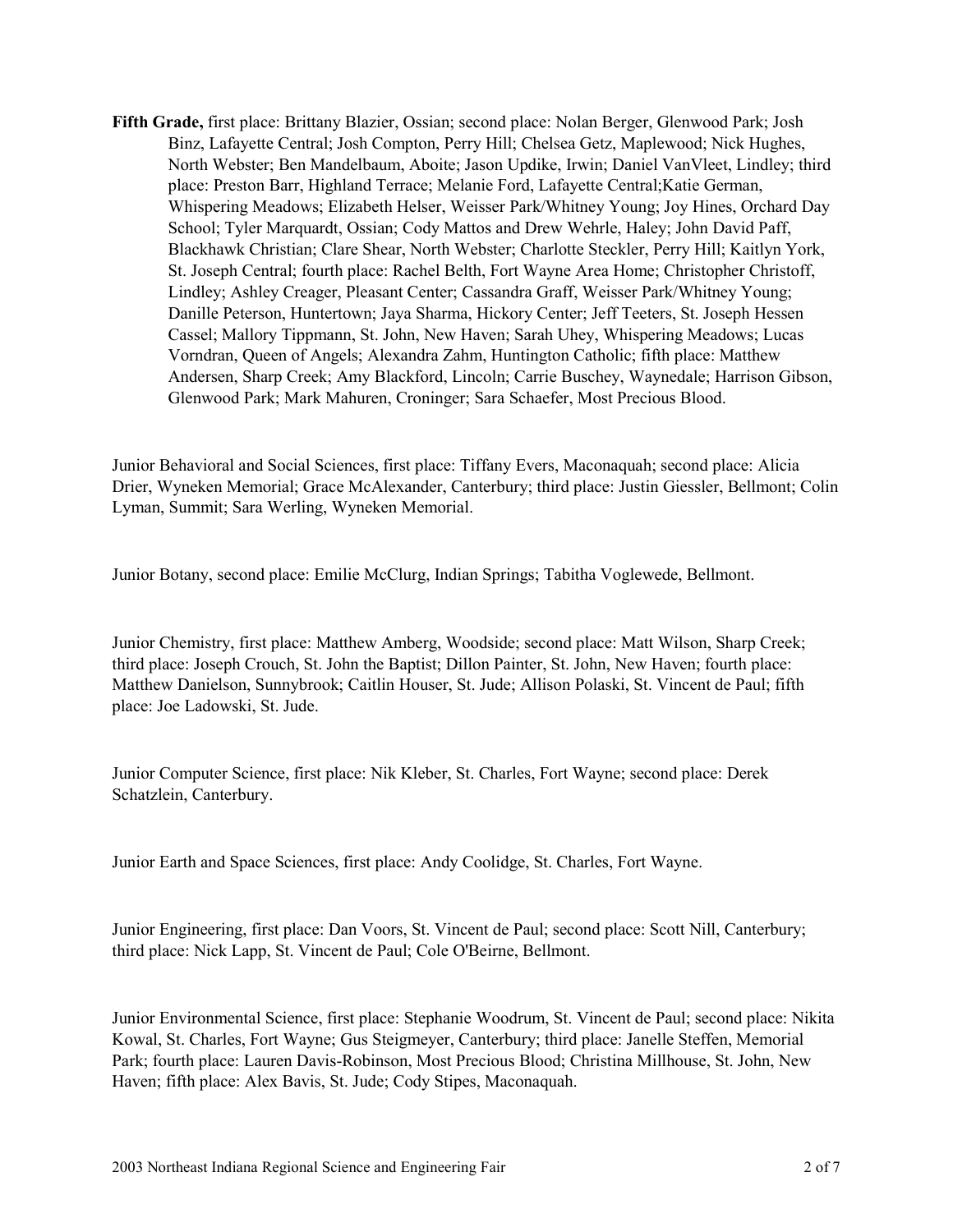Junior Mathematics, first place: Bonnie Sanders, St. Jude.

Junior Medicine and Health, first place: Ronnye Rutledge, Canterbury; second place: Margaret Distler, Woodside; third place: Ashley Bauer, Indian Springs; fourth place: Kimberly Harber, St. John, New Haven; Kortnee Singer, Sharp Creek.

Junior Microbiology, first place: Nicole Fuelling, Bellmont; second place: Christine Ludwiski, St. Jude.

Junior Physics, first place: Eli Michel, Indian Springs; second place: Matt Washburn, Maconaquah; third place: Brett Ballard, Woodside; Kyle Blauvelt, St. John, New Haven; Thaddeus Morken, St. Vincent de Paul; fourth place: Adam Wissman, St. John, New Haven.

Junior Zoology, first place: Abigail Hines, Orchard Day School; second place: Samantha Chapman, Summit; Megan Vandell, St. Charles, Fort Wayne.

Junior Team Project, first place: Logan Haffner and Andy Sterneman, Summit; second place: Toma Higgenbotham and Kristine Hunt, Maconaquah; Katie Paladino and Claire Ronner, St. Charles, Fort Wayne; third place: Morgan Beard and Sarah Huguenard, Summit; fifth place: Neil Bever and Nathan VanDuyne, Sharp Creek; Quinn Hendricks and Erin Shannon, Sharp Creek; Samantha Casey and Megan LaCanfora, Sharp Creek.

Senior Botany, first place: Neha Chauhan, Snider.

Senior Computer Science, first place: Jeremy Orlow, Homestead.

Senior Engineering, first place: Tony Liechty, Leo.

Senior Medicine and Health, first place: Anjali Rohatgi, Snider.

Senior Physics, second place: Jonathan Danielson, Sunnybrook.

Senior Zoology, second place: Michael Baeske, Snider.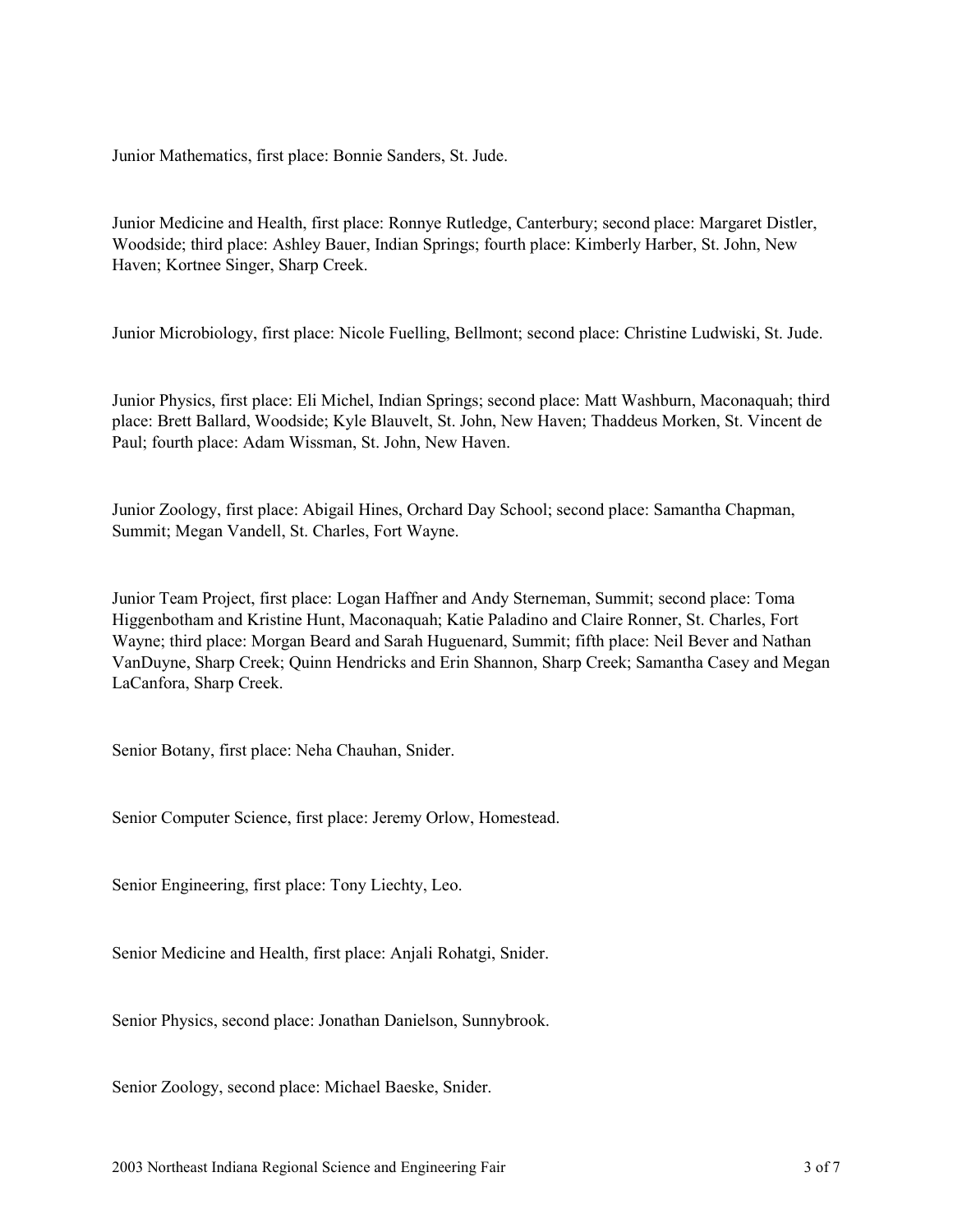American Meteorological Society, certificate: Andy Coolidge, St. Charles, Fort Wayne; Christina Millhouse, St. John, New Haven.

Association for Women Geoscientists, certificate: Janelle Steffen, Memorial Park.

City of Fort Wayne Utilities and Solid Waste Management, engraved plaque: Janelle Steffen, Memorial Park; Jamie Wall, Pierceton.

CTS Corporation, \$75: Tony Liechty, Leo; \$50: Scott Nill, Canterbury; \$25: Jeremy Orlow, Homestead.

Discovery Young Scientist Challenge; certificate and pin:

Matthew Amberg, Woodside; Brittany Blazier, Ossian; Andy Coolidge, St. Charles, Fort Wayne; Tiffany Evers, Maconaquah; Nicole Fuelling, Bellmont; Logan Haffner, Summit; Abigail Hines, Orchard Day School; Nik Kleber, St. Charles, Fort Wayne; Eli Michel, Indian Springs; Ronnye Rutledge, Canterbury; Bonnie Sanders, St. Jude; Andy Sterneman, Summit; Andy Sterneman, Summit; Dan Voors, St. Vincent de Paul; Stephanie Woodrum, St. Vincent de Paul.

Eastman Kodak Award, photo kit: Fletcher Herman, Harrison Hill Academy.

Foellinger-Freimann Botanical Conservatory, one day admission for family of four: Matthew Amberg, Woodside; Kent Blazier, Ossian; Brittany Blazier, Ossian; Neha Chauhan, Snider; Andy Coolidge, St. Charles, Fort Wayne; Andrew Crawford, Indian Meadows; Bethany Doehrman, Croninger; Michael Etter, St. Charles, Fort Wayne; Tiffany Evers, Maconaquah; Nicole Fuelling, Bellmont; Logan Haffner, Summit; Abigail Hines, Orchard Day School; Nik Kleber, St. Charles, Fort Wayne; Tony Liechty, Leo; Eli Michel, Indian Springs; Jeremy Orlow, Homestead; Anjali Rohatgi, Snider; Ronnye Rutledge, Canterbury; Bonnie Sanders, St. Jude; Andy Sterneman, Summit; Dan Voors, St. Vincent de Paul; Katherine Welling, Indian Meadows; Stephanie Woodrum, St. Vincent de Paul.

Fort Wayne Engineers Club, first place engineering project, \$50: Eli Michel, Indian Springs; Jeremy Orlow, Homestead; second place, \$25: Anjali Rohatgi, Snider; Adam Wissman, St. John, New Haven.

Fox Island Alliance, membership, certificate, and \$25 gift certificate: Ben Mandelbaum, Aboite; Gus Steigmeyer, Canterbury.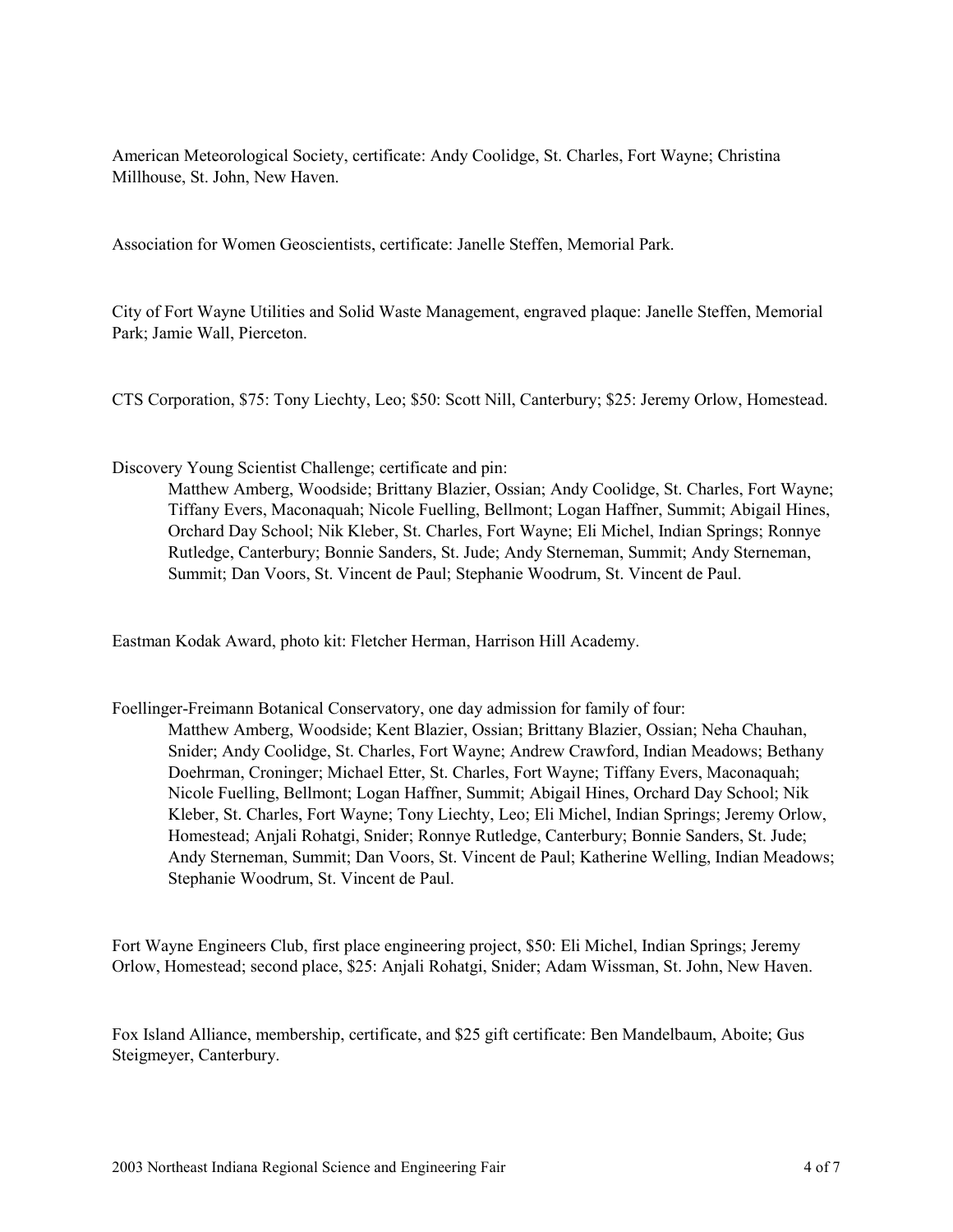Herbert Hoover Presidential Library Association, Young Engineer Award, certificate: Tony Liechty, Leo.

Indiana Geological Survey, rock hammer: Andy Coolidge, St. Charles, Fort Wayne.

Intel Excellence in Computer Science Award, \$200 and certificate: Jeremy Orlow, Homestead.

International Society for Optical Engineering, certificate: Tony Liechty, Leo.

IPFW Biology Club, environmental science, certificate and poster at Earth Day: Michael Baeske, Snider; Josette Lomont, Monroeville; Maddy Miller, St. Charles, Fort Wayne; Gus Steigmeyer, Canterbury.

IPFW Department of Biology, books: Ashley Bauer, Indian Springs; Samantha Chapman, Summit; Kimberly Harber, St. John, New Haven; Christine Ludwiski, St. Jude; Emilie McClurg, Indian Springs; Kortnee Singer, Sharp Creek; Megan Vandell, St. Charles, Fort Wayne; Tabitha Voglewede, Bellmont.

IPFW Department of Chemistry, books: Joseph Crouch, St. John the Baptist; Matthew Danielson, Sunnybrook; Caitlin Houser, St. Jude; Joe Ladowski, St. Jude; Dillon Painter, St. John, New Haven; Allison Polaski, St. Vincent de Paul; Matt Wilson, Sharp Creek.

IPFW Department of Geosciences, books: Alex Bavis, St. Jude; Morgan Beard, Summit; Neil Bever, Sharp Creek; Lauren Davis-Robinson, Most Precious Blood; Sarah Huguenard, Summit; Nikita Kowal, St. Charles, Fort Wayne; Tony Liechty, Leo; Nathan VanDuyne, Sharp Creek.

IPFW Department of Psychology, books: Alicia Drier, Wyneken Memorial; Grace McAlexander, Canterbury.

IU School of Medicine, Fort Wayne & Lutheran Health Foundation, full scholarship to biomedical science camp: Nicole Fuelling, Bellmont.

Linda Balthaser Healthy Living, book, \$50 savings bond: Brittany Blazier, Ossian; Rachel Towle, Ossian; book, \$75 savings bond: Margaret Distler, Woodside; book, \$100 savings bond: Anjali Rohatgi, Snider.

Linda Balthaser Healthy Planet, book, \$50 savings bond: Andrew Crawford, Indian Meadows; Conor Molloy, Lincoln; book, \$75 savings bond: Gus Steigmeyer, Canterbury.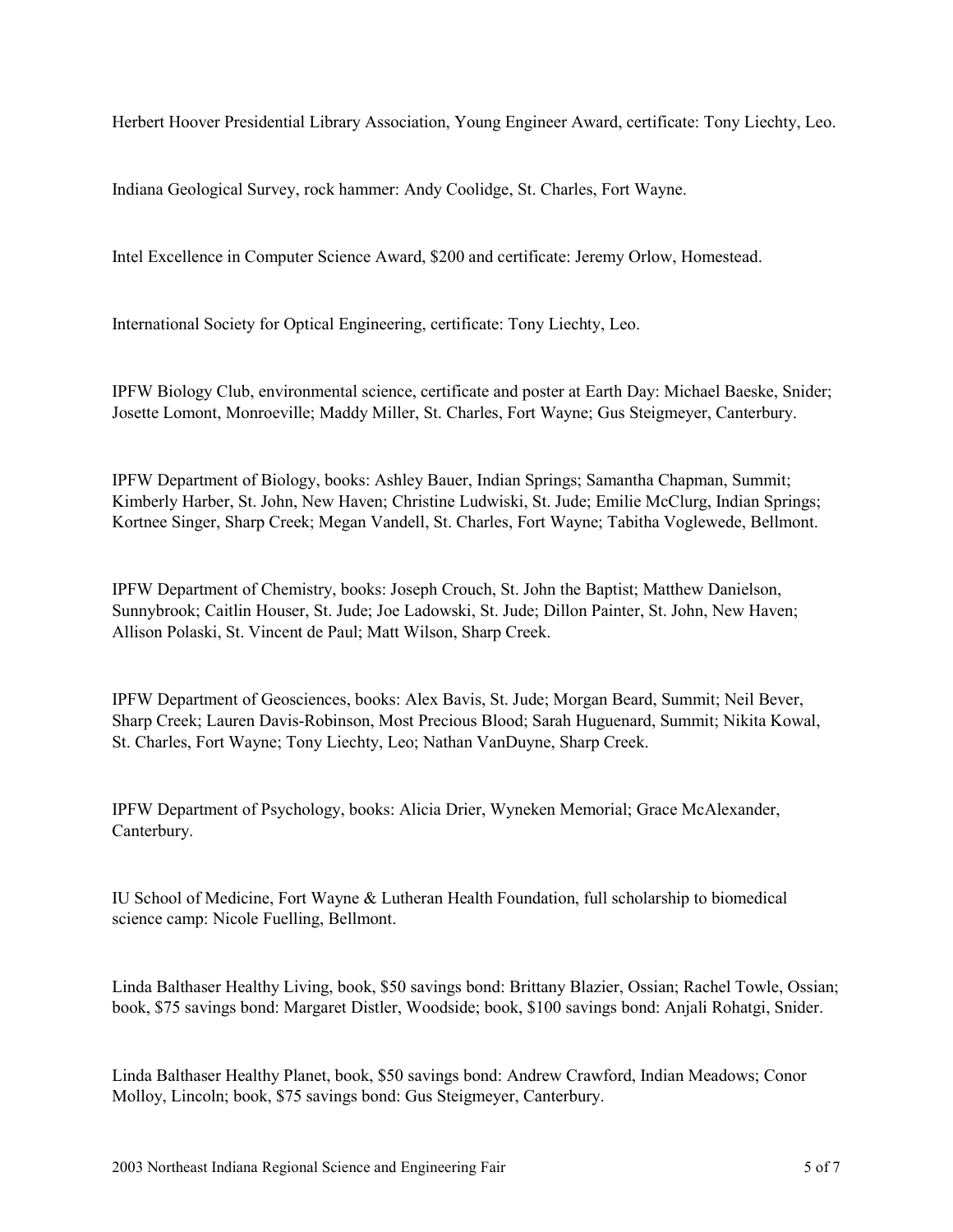Little River Wetlands Project, one year pass to Allen County parks: Abigail Hines, Orchard Day School; Maddy Miller, St. Charles, Fort Wayne; Gus Steigmeyer, Canterbury; honorable mention certificate: Ben Mandelbaum, Aboite; Alex McDowell, Churubusco; Cody Stipes, Maconaquah.

Mad Science of Northern Indiana; Birthday party, T-shirt, certificate: Chelsea Getz, Maplewood.

Purdue University School of Agriculture; certificate, \$25: Neha Chauhan, Snider; Cody Stipes, Maconaquah; certificate: Trent Cooper, Haverhill; Dillon Painter, St. John, New Haven.

Society of Automotive Engineers, elementary, \$35: Chelsea Getz, Maplewood; Cody Tragesser, Croninger; junior, \$65: Scott Nill, Canterbury; senior, \$100: Tony Liechty, Leo.

US Air Force Research Laboratory, certificate and T-shirt: Tony Liechty, Leo; Jeremy Orlow, Homestead.

US Army, certificate, \$50 savings bond: Jeremy Orlow, Homestead; Anjali Rohatgi, Snider; \$50 savings bond, medallion: Tony Liechty, Leo.

US Navy/Marine Corps, certificate: Abigail Hines, Orchard Day School; Nik Kleber, St. Charles, Fort Wayne; certificate, \$50 educational award: Neha Chauhan, Snider; Jeremy Orlow, Homestead.

US Health and Human Services, certificate signed by Surgeon General: Anjali Rohatgi, Snider.

William Joseph Gabet Award, \$50: Jonathan Danielson, Sunnybrook; Nik Kleber, St. Charles, Fort Wayne; Gregory Shoda, Croninger.

Yale Science and Engineering Association, certificate and medallion: Jonathan Danielson, Sunnybrook.

Northeastern Indiana Veterinary Medical Association, \$25: Abigail Hines, Orchard Day School; \$50: Samantha Chapman, Summit; \$75: Mallory Tippmann, St. John, New Haven; Nicole Fuelling, Bellmont; \$100: Ronnye Rutledge, Canterbury.